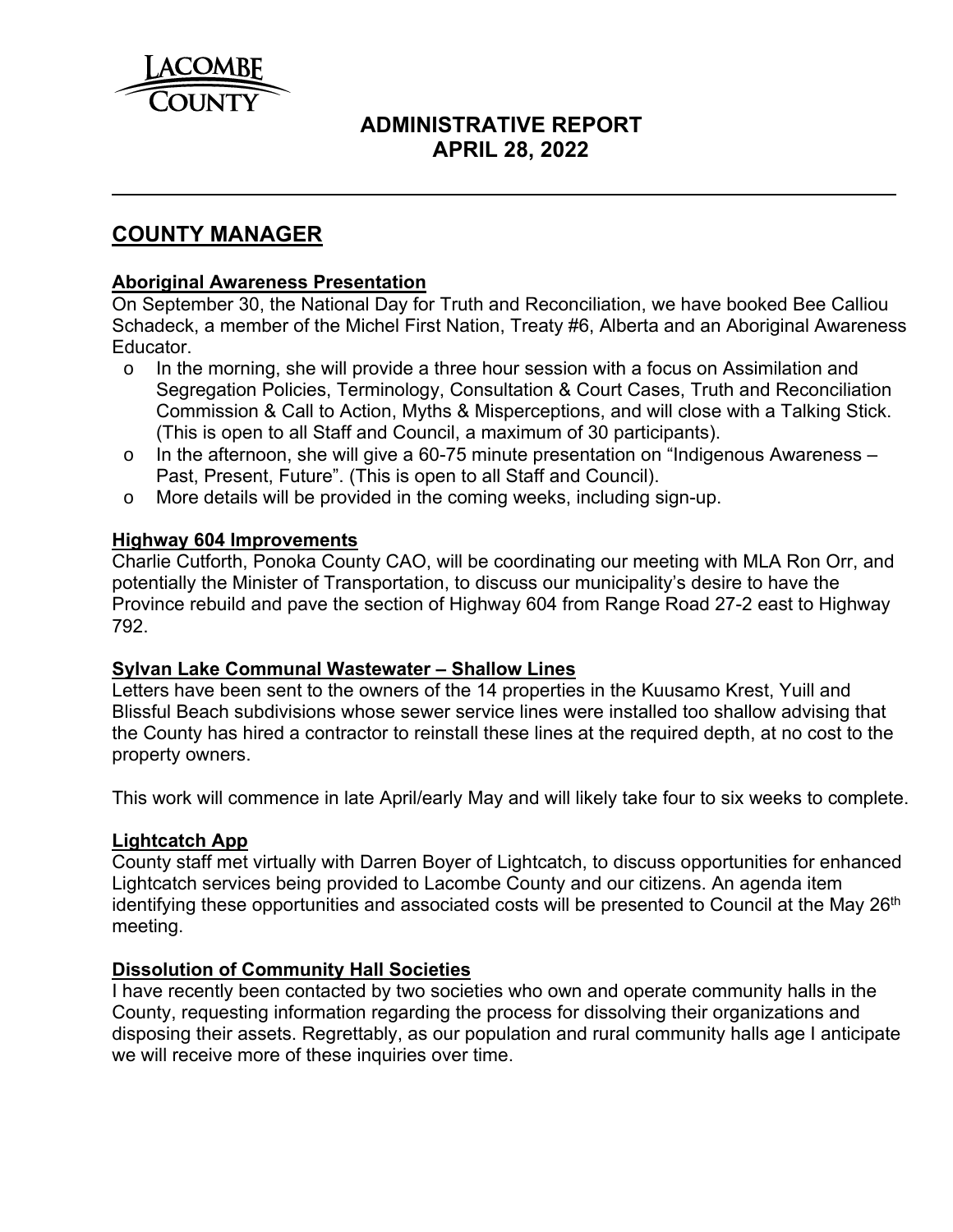

## **Joint Use and Planning Agreements (JUPA) - Workshop**

Elected officials and administrative staff from all of the urban municipalities within the County as well as the Town of Sylvan Lake have been invited to participate in the May 20<sup>th</sup> JUPA workshop that we are hosting at the County office. Attendees can participate in-person or virtually.

## **Communications**

#### **Media Releases/Online Promotion**

- Paid Parking (updated Media Release and expanded FAQs).
- Ratepayer meetings (preparing presentations for meeting and tradeshow, collecting materials, ads in newspapers and online).
- Online promotion (Sustainable Farm Families, Working Well Workshop, Solar Panel Open House, Rain Barrel Sales, Public Hearings, etc.).
- Pre-populating information for staff and public on: NOASH Week, Mental Health Week, Emergency Preparedness Week.
- Set up Soil Conservation area on website, with expanded, targeted information on wind/water erosion and shelterbelts (County News promotion and social media campaign to start soon).

## **Other Communications Items**

- Designed "business card" for Ag Guide (links directing to online guide via QR code)
- Presented Innovation Initiative pitch to Directors and working on communications documents for staff launch.
- Working with Agricultural staff on various tweaks to gain interest in the Sustainable Farm Families workshops (to promote to staff AND to the public).

## **Human Resources**

- Over the last several weeks have interviewed and hired (or have done the rehire paperwork) for 23 seasonal positions:
	- o 2 Sandy Point Labourers (1 new, 1 returning)
	- o 9 Parks/Maintenance Labourers (4 new, 5 returning)
	- o 2 Fencing Labourers (1 new, 1 returning)
	- o 8 Equipment Operators (2 new, 6 returning)
	- o 1 Survey Assistant (returning)
	- o 1 Sprayer Operator (new)
- Working on filling other seasonal positions (advertising, interviewing, booking preemployment drug & alcohol tests, checking references):
	- o 1 Parks/Maintenance Labourer
	- o 1 Truck Driver
	- o 1 Fencing Labourer
	- o 1 Equipment Operator
	- o 1 Weed Inspector
	- o 2 River Weed Inspectors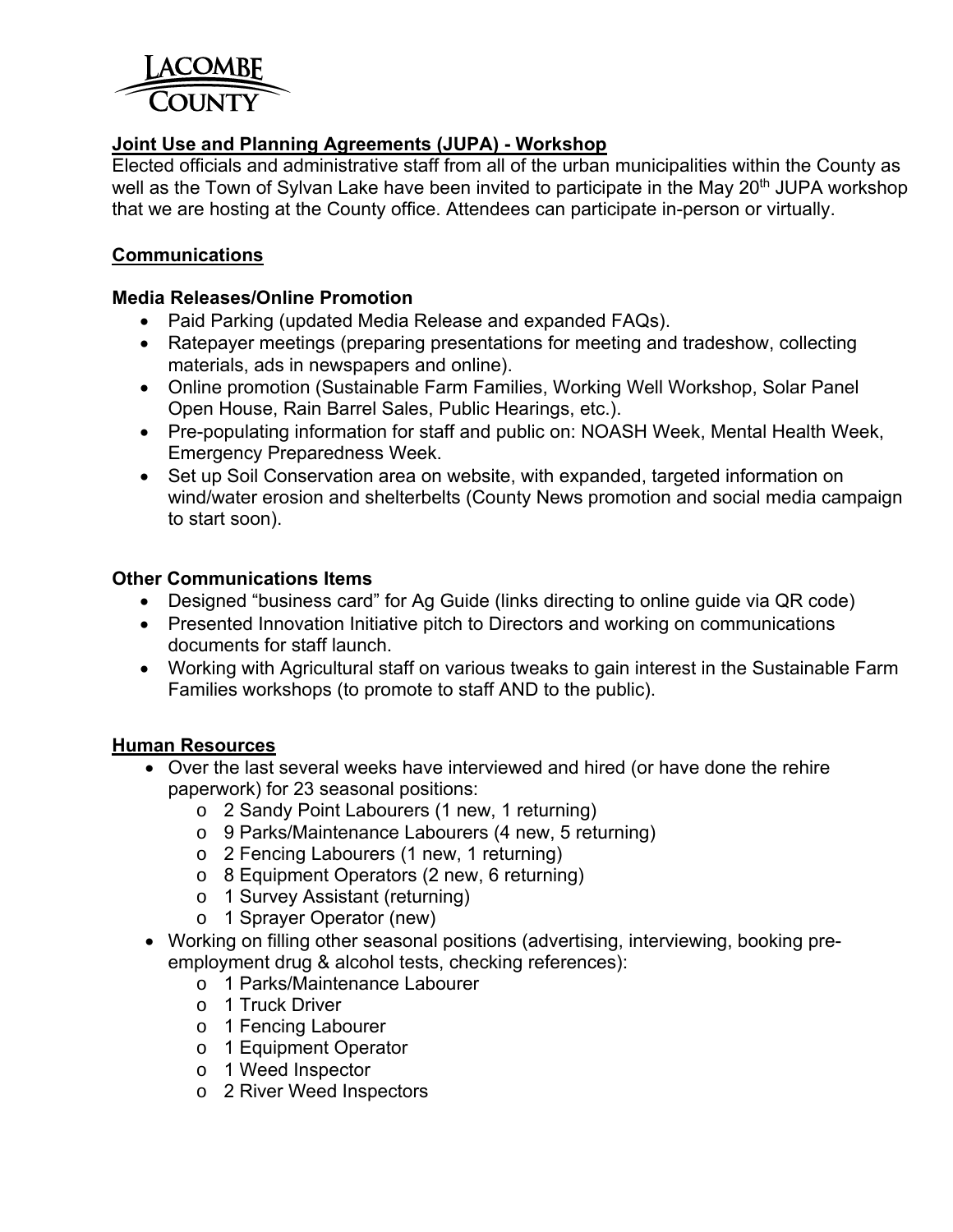

- Interviewed and hired for the vacant Service Hand position (previous incumbent moved into the vacant Mechanic position due to the retirement of Doug Giles). The new hire is anticipated to start May 2.
- Currently recruiting for a temporary Environmental Coordinator to backfill a maternity leave. Interviews scheduled for the week of April 25.
- Conducted 5 interviews for the Operations Administrative Assistant position. Our Operations Receptionist, Ivy Guinto, was the successful candidate and will be working with Shelley Black over the next several weeks. We are currently advertising for the Operations Receptionist position.

# **PLANNING**

## **Dairy Innovation West**

The project is still in the works, but like many things has been delayed due to some of the challenges with Covid. Currently they are fine-tuning their business plan, which required some changes. They are working towards 50% capacity in purchase guarantees prior to building, which means securing some commitments first.

DIWA expect it to take 24 months to construct and they are anticipating some construction activity as soon as this fall. Plants receiving the DIW product may also have to do their own internal expansions to accommodate the growth, which will fit into this timeline.

## **Joffre Solar Park**

The Joffre Solar Park also continues to move forward with the project and have given us an update on their efforts. They plan on starting construction this year with energization of the system scheduled for early 2023. The 47-megawatt project near the Joffre petrochemical complex, would supply enough energy to power roughly 18,800 homes.

## **Greenway Pharma**

Staff recently toured the Greenway Pharma cannabis production facility in the Aspelund Industrial Park. There was little to no odor at the site and even in the entrance way it was very faint. After being shown the robust filtration system for air exchange in the building it was easy to see why we have not had any odor complaints. The site is set up with plants in different stages of development from seedlings all the way to packaging. The facility is currently running at approximately half capacity and has only recently been able to sell its first crop. The Federal approval process took quite some time, and it is a fairly significant achievement for this business to have finally obtained all authorizations that were required.

## **Adeara Lakeside Recovery Home**

The developer required more time for board consultation prior to submitting the pre-circulation report, in order to proceed to first reading of the requested *Land Use Bylaw* changes. It is anticipated that the developer will provide the report to consider first reading on the May 12 Council meeting.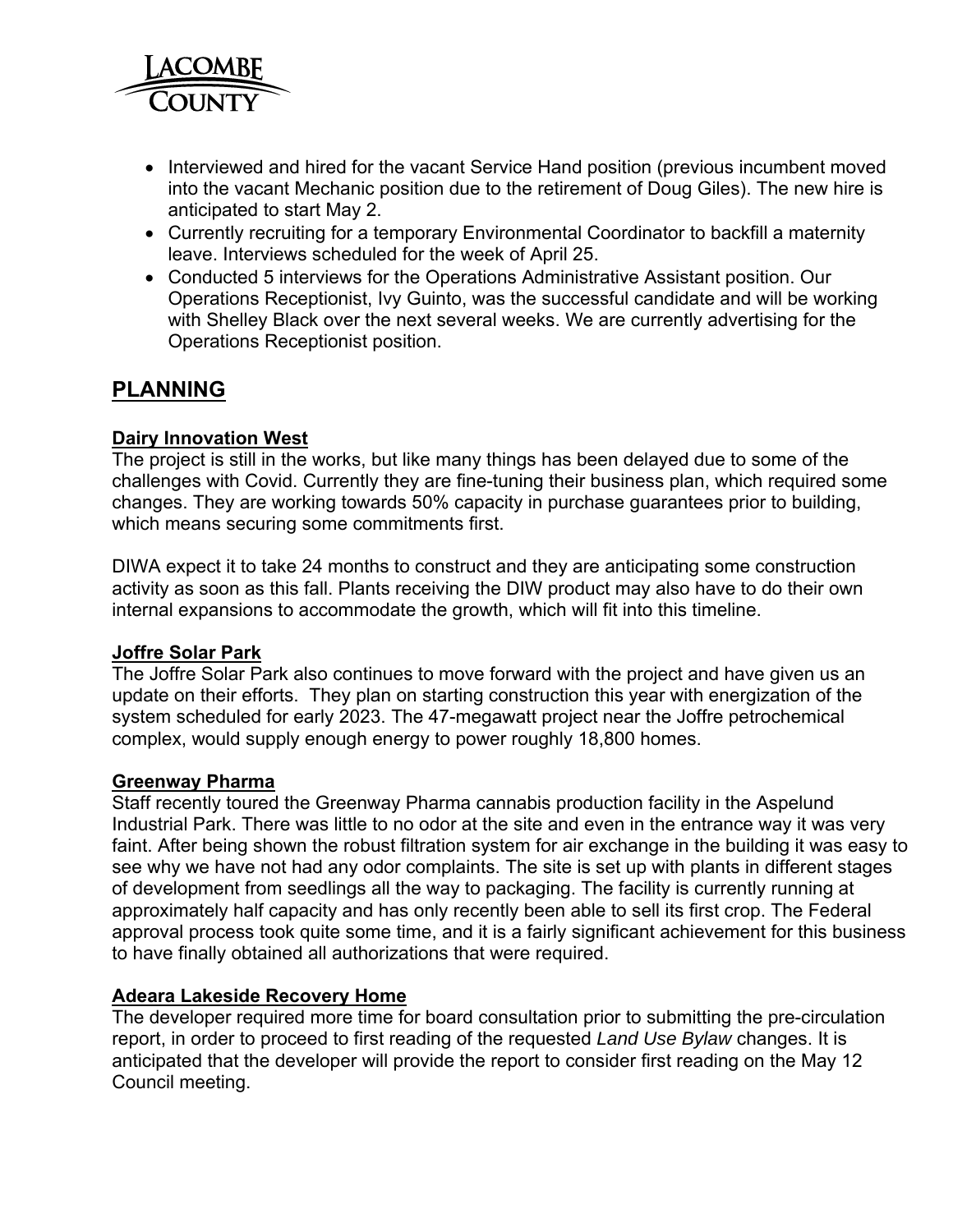

## **The Shores**

The developer has been in touch with the County regarding the plans for this development. This 56-lot development has been completed but has been vacant for a few years now. With the increase in demand for recreational properties the developer is planning to talk to local realtors to determine whether there is enough demand to list the lots this year or hold off until 2023. He is hopeful that there is enough interest to get some residential activity in the development.

# **CORPORATE SERVICES**

## **General**

- Sylvan Lake Regional Water/Wastewater Commission
	- o The Blissful Beach Lift Station and North Shore extension are now operational. The Commission is accepting wastewater from Blissful Beach and the Summer Village of Sunbreaker Cove. The County is expected to begin sending wastewater from the Slopes subdivision to the Commission on May 1st.
- Website Redevelopment
	- o Staff are beginning the planning for the redevelopment of the County's website. A working group of County staff will develop a terms of reference for a request for proposal for a contractor to build the website.
	- o Content has already been updated and new information will be created by staff as part of this project.
	- o Funding for this project will be included in the 2022 budget amendment that will go to Council at the first meeting in May.
- Candidate Financial Disclosure Statements
	- o The County has received statements from most candidates.
	- o Copies of these statements are now posted on the County's website.

## **Assessment**

- 2022 Tax Notices
	- o Staff are working to update tax records in anticipation of generating the 2022 Tax/Assessment Notices.
	- o For the first time in three years, no changes are required on the tax notice or taxpayer information. This has allowed staff to order notices earlier than normal.
- 2023 Assessment Roll
	- o With work on the 2022 roll now complete, staff have now begun the reinspection process. Staff are relying on Requests for Information (RFIs) already submitted by property owners.
	- o Additional RFI reminders are being mailed to property owners in Range 03 and 04. Staff were able to start reinspection work in this area last year and are now continuing to follow up on outstanding properties.
	- o Staff will begin oilfield and industrial site inspection later this month.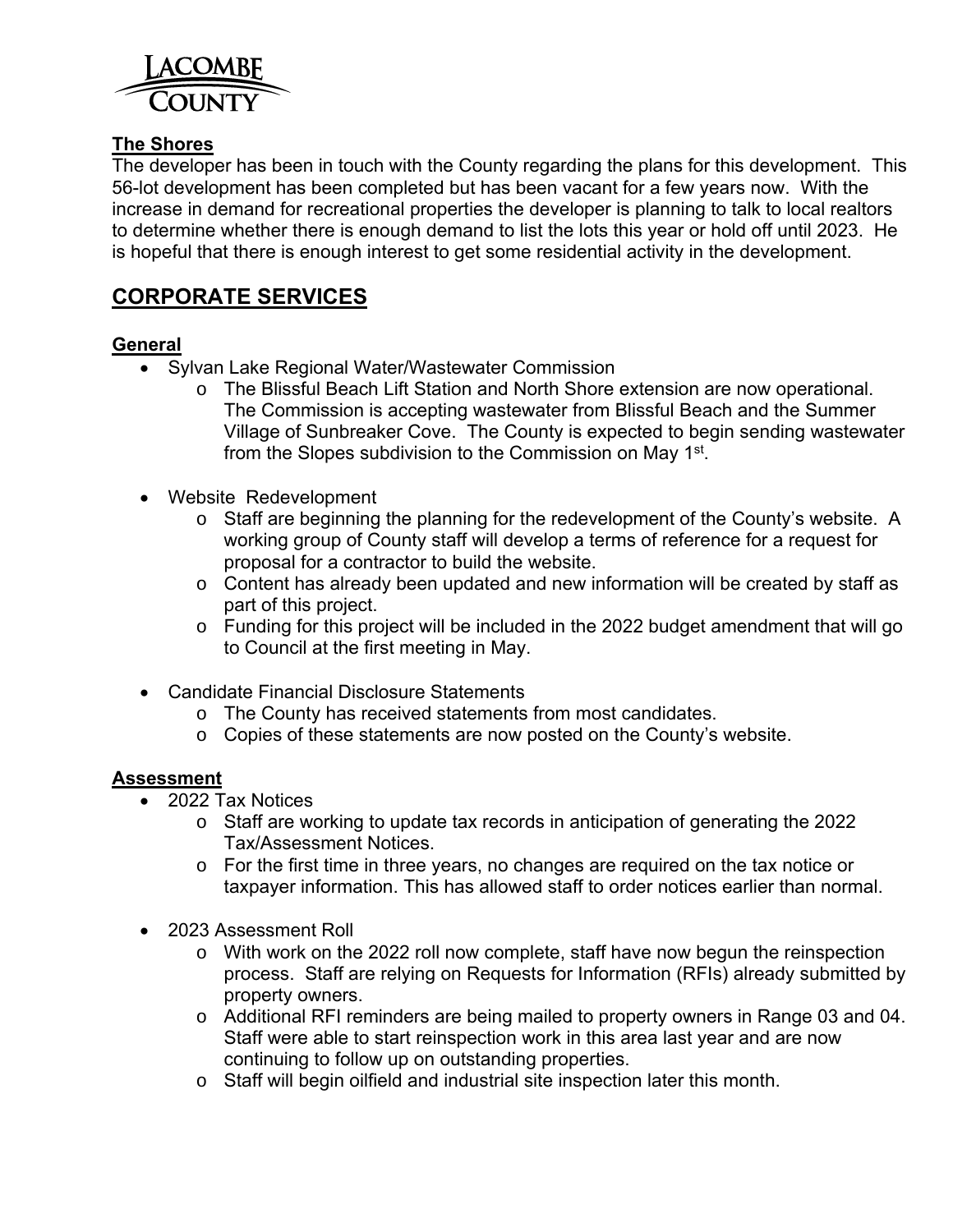

- Designated Industrial Property Appeals
	- o There are no updates on the Nova appeal from the previous update.
	- o Both parties are reviewing inspection and costing developed by a third-party appraiser for the various structures located at the site.
	- $\circ$  This information will form the basis for the assessment value for the structures under appeal.

## **Finance**

- Financial Statements
	- o Staff have completed the financial statements for Lacombe County and the three Commissions.
	- o The required information will be submitted to Alberta Municipal Affairs once approved by the respective Councils/Boards.
	- o Front Counter and Payroll staff were a big part of completing the annual audits for both the County and Commissions. They gathered and scanned documents for the audit team, assisted with account reconciliations, and completed their regular tasks.
	- $\circ$  This was also the first-time staff completed draft statements and financial information returns for all organizations. In the past, the auditors have prepared the County statements.
- Front Counter Staff
	- o Rain barrel sales are popular again this year, keeping front counter staff extra busy on Wednesday mornings.
	- o Some businesses in Wildrose Business Park are now receiving their monthly water/wastewater bills, with more businesses connecting in April.
- Payroll and Finance Staff
	- o Payroll staff are preparing for the seasonal hires.
- Budgeting and Reporting*.* 
	- o With year-end complete, work will shift to the budget amendment which will be presented to Council along with the Property Tax Bylaw at the first meeting in May.
	- o Staff are working on the preparation of quarterly reporting for Council for the first quarter of 2022.

## **Information Technology**

- Virtual Server Upgrades & Migration
	- o Work has been successfully completed on migrating the County's Virtual Servers to the latest versions of the management software and staff have already experienced some significant performance improvements and management abilities in this virtual environment.
	- o Staff are confident that these upgrades will efficiently run our virtual environment until a proposed major hardware upgrade to the virtual server environment in 2025.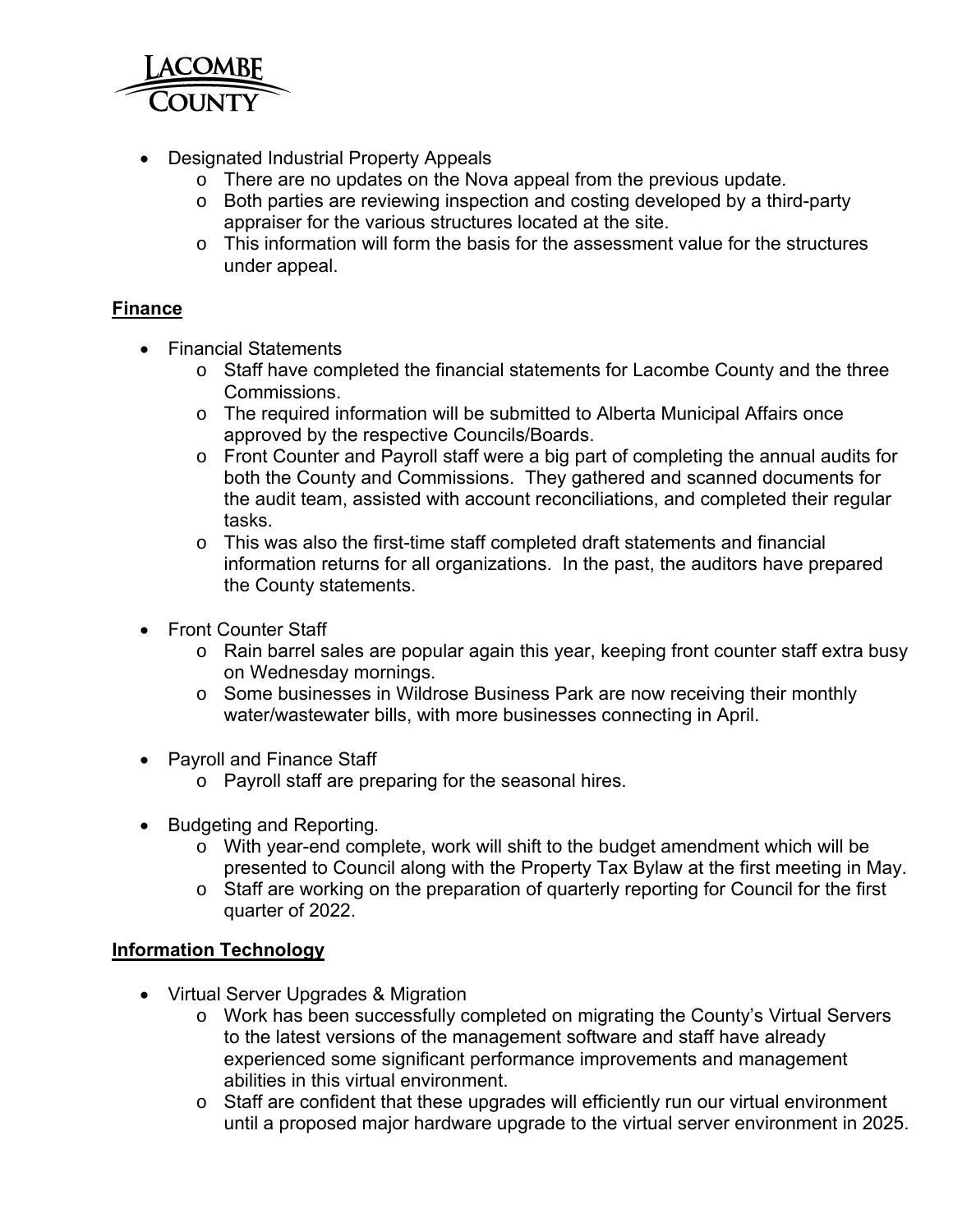

- Firewall & Switch Replacement
	- o The next major project IT will be undertaking over the next 2-3 months is a replacement of the County's Sonicwall Firewall and Cisco switches in the server room.
	- o After considerable research and demonstrations, staff have decided to move to Fortinet's Fortigate Firewall which was found to be the most consistently recommended firewall appliance in the current marketplace.
	- o Staff will also be replacing the old Cisco network switches with Fortinet network switches.
	- o By having a Fortinet Firewall and Fortinet switches, the County will have a totally integrated security and networking platform which has a number of benefits in managing all of the equipment while also providing better security and analytic tools to protect and monitor the County's overall IT platform.
- Mirror Library Internet Upgrade
	- o Xplornet recently upgraded the equipment at the Mirror Library and staff have secured a much faster service for the library, going from a 5 MBPS service to a 25 MBPS service.
- Android Version of the Lacombe County App
	- o Staff are looking to expand the offering of the County app to Android users this year.
	- o Some preliminary staff training on Android development will be required before the project can move forward. The department's goal will be to replicate, as much as possible, the functionality of the Apple iOS version of the app.

# **OPERATIONS**

## **Public Works Shop**

- Scheduled monthly services and commercial vehicle inspections are complete on heavy equipment and light/heavy duty trucks.
- All 2022 capital except for the two pickup trucks have been ordered.
- The new John Deere graders have been delayed a month and will not come in until late May. The new Cat grader is not expected to come in until early June as well.
- The Cat scraper (buggy) has been delayed until October. The supplier is honoring the warranty on the old unit until the new one arrives.
- All of the small equipment has been serviced in anticipation of the seasonal staff coming on board.
- The shop cranes have been serviced and passed certification.
- The final pieces of road construction equipment are being serviced in anticipation of our season starting.

## **Maintenance Crews**

- The brushing program is winding down and crews are working on the upcoming construction projects.
- Springs, culverts, and drainage works are rapping up after spring run-off.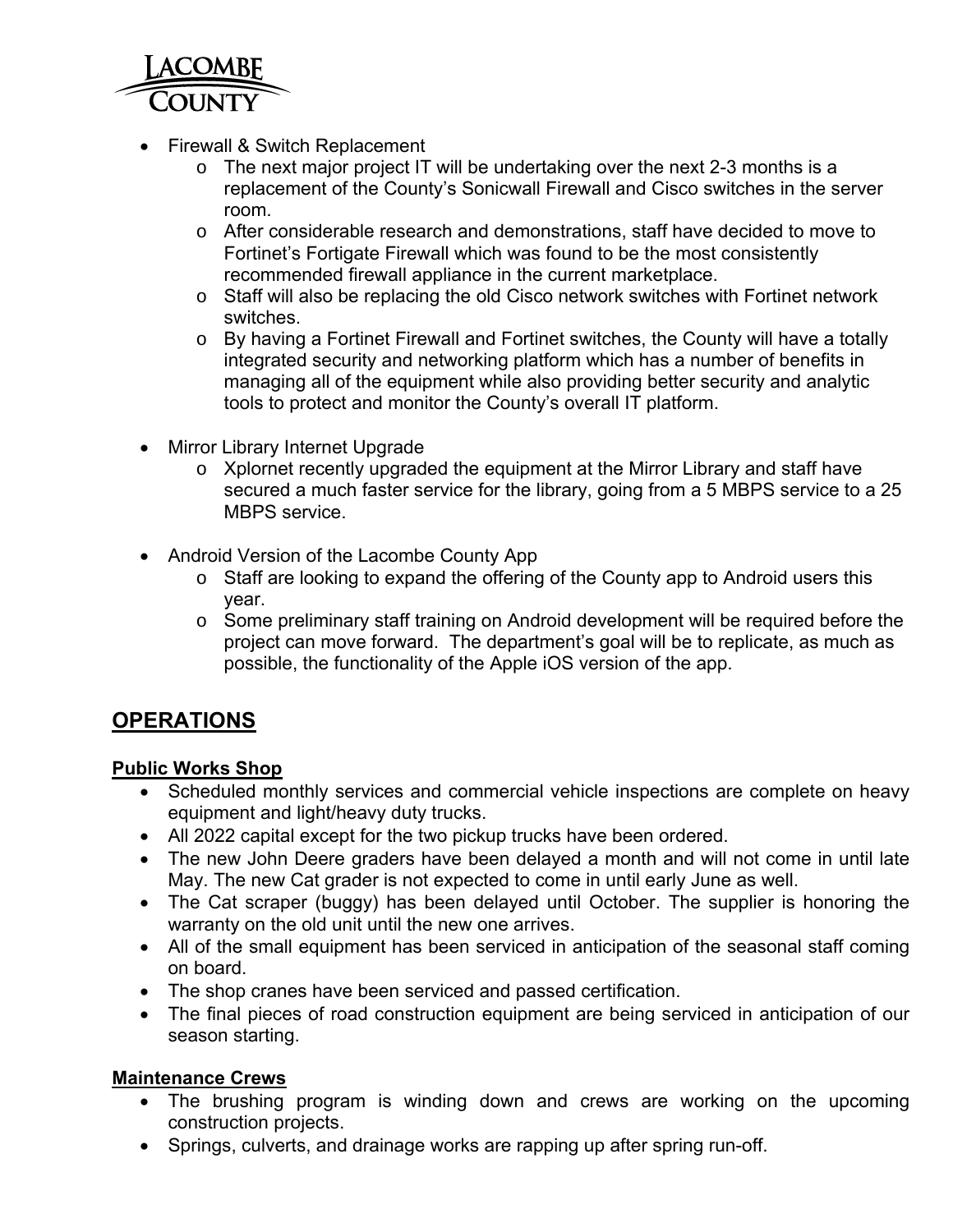

- We have completed some minor bridge repairs such as strip deck and guardrail replacement.
- Sweeping of roads is underway on internal and subdivision roads.
- All seasonal staff have been hired except the seasonal truck driver position.
- Graders have been out in between snow storms pulling in gravel and working on washboard.
- Calcium program is on track with the deadline of May 13<sup>th</sup>. Applications will start shortly thereafter.
- A reminder that as the frost comes out of the roads we will see higher numbers of soft spots or frost boils, especially on our gravel roads. Staff will monitor and repair as necessary.

## **Construction**

- Planning, design, and landowner negotiations continue for the 2022 construction program, with only a handful of landowners left to sign up.
- All staff are in place with the exception of a laborer for the fencing crew.
- **Brushing commenced on some projects April 25<sup>th</sup>. Construction is scheduled to start May** 2<sup>nd</sup>, weather dependent.
- Construction is complete on C2352 and C3841 (south of Highway 11 near Red Deer River).
- Construction is complete on C3926 (east of Highway 20). 80% of reclamation and 90% of fencing is complete.
- Construction is complete on C0401 and C3951 (west of Highway 766) with fencing and reclamation yet to be completed.
- Construction on C2331 (Meston Road) is complete with fencing and reclamation to be completed.
- Construction on C4023 (Posti Road) is complete with fencing and reclamation still outstanding.

## **Parks**

- Weekly/monthly playground inspections are complete with all sites in good repair.
- Windows at Soper's cabin were reinstalled however the information sign for the cabin has been vandalized beyond repair.
- Signage for Hotspot paid parking program have been ordered, locates for installation submitted, and virtual training for parking program scheduled.
- Commencement of seasonal preparedness will begin within the next two weeks, including: sweeping of ditches in front of shop and admin buildings, removal of deer fences around pollinator gardens at Anderson Park, and turning on water at Sandy Point beach.
- All Parks seasonal staff have been hired.

## **Health and Safety**

• Monthly safety meetings were held for all Operations staff. We had our first in-person meetings since the pandemic started two years ago.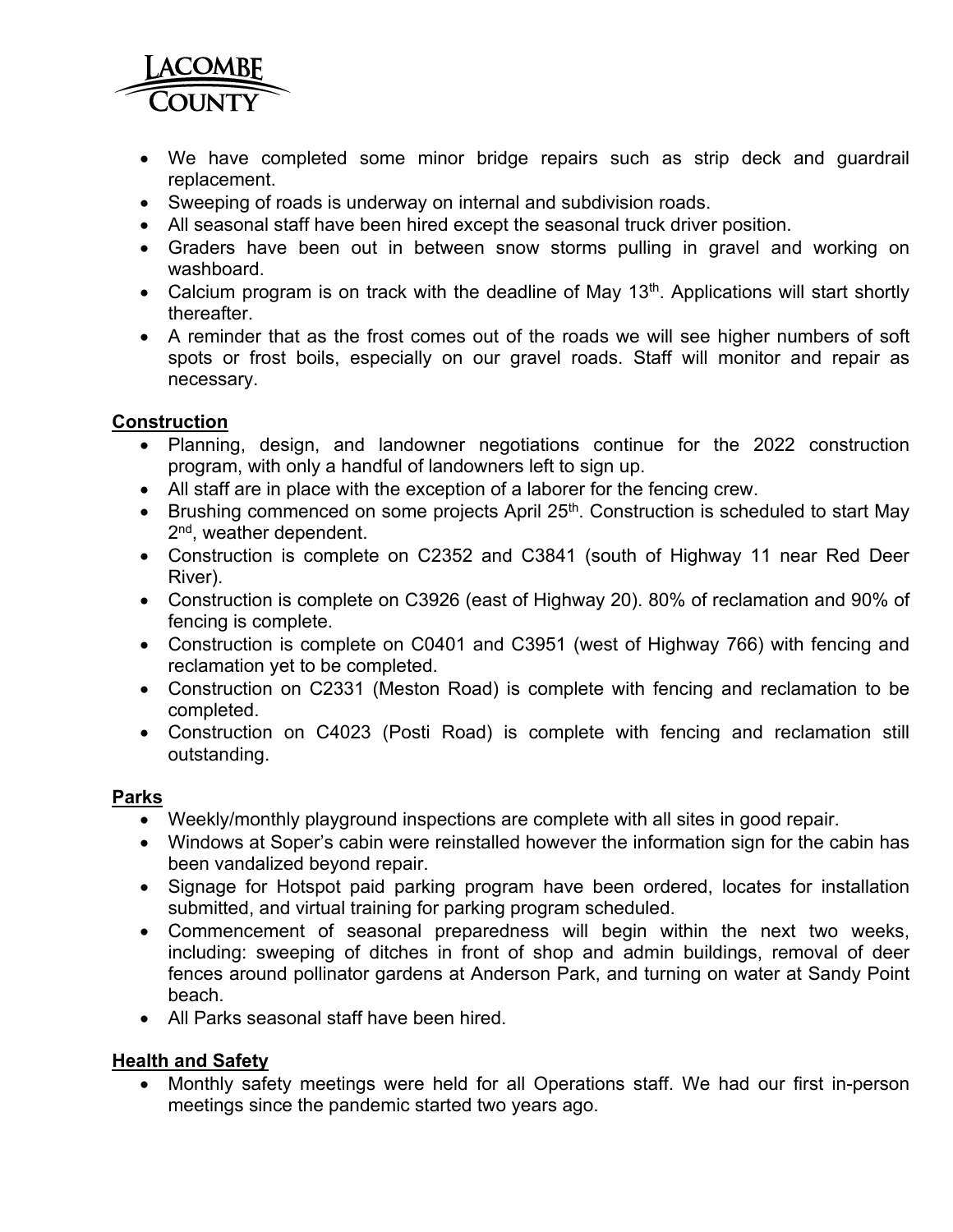

- Orientations for new staff, first aid training and various other safety courses have been completed with required staff and will continue to ramp up over the next couple weeks as ours and the other departments seasonal staff come on board.
- $\bullet$  The onsite annual audiograms have been booked for June 1st.
- Updates to several administrative directives to align with changes in legislation.

## **Additional Information**

- Brushing is complete on Lockhart Road project. We anticipate starting on culvert installation May  $2<sup>nd</sup>$  with the main scope starting May  $5<sup>th</sup>$ , weather dependent.
- Bridge Files 1413, 7846, 7937, 13455 and 72595 have been awarded to Formula Alberta Ltd. with a tentative start date of early June. All landowner agreements for these projects are in place.
- Chip Seal for the Milton West Bend road has been awarded to Ant Construction Ltd. with a tentative start date of June 1<sup>st</sup>.
- Can-Traffic returned yet again for maintenance on the Aspelund traffic lights. They seem to be working as of now.

## **COMMUNITY SERVICES**

## **AGRICULTURE**

Grain bag rolling season is wrapping up with 50 rolls of grain bags and 21 bags of twine recycled.

The Clive Seed Cleaning Co-op has been active. The board met on March 22<sup>nd</sup> and discussed a feasibility report provided by Blair Peregrym. Members of the Clive board have met with Ponoka seed plant representatives and the two plants will be exploring amalgamation. The Co-op's bylaws and articles have been filed with the province.

Spring Tune-Up was hosted on April 1<sup>st</sup>, 45 people attended the event. Sustainable Farm Families will be hosted on May 11<sup>th</sup>, participants must register through the Farm Safety Centre. Children's Farm Safety Day is scheduled for June 16<sup>th</sup>, eight schools will be participating, and 233 students are registered.

#### **ENVIRONMENT**

Continuing work with the Municipal Energy Champion program, six staff members participated in an energy management basics learning activity on April 21<sup>st</sup>. An online Growing Native Plants Workshop will be hosted on May 5<sup>th</sup>. A solar energy open house is scheduled for May 25<sup>th</sup> in partnership with SkyFire Energy.

## **CPO SERVICES**

| <b>Contract Hours</b> | <b>Citations</b> | <b>Warnings</b> | <b>Occurrence</b> | Overweight     |  |  |
|-----------------------|------------------|-----------------|-------------------|----------------|--|--|
| <b>Completed</b>      | <b>Issued</b>    | <b>Issued</b>   | <b>Reports</b>    | <b>Permits</b> |  |  |
| 74                    | 27               | 68              | 57                | 172            |  |  |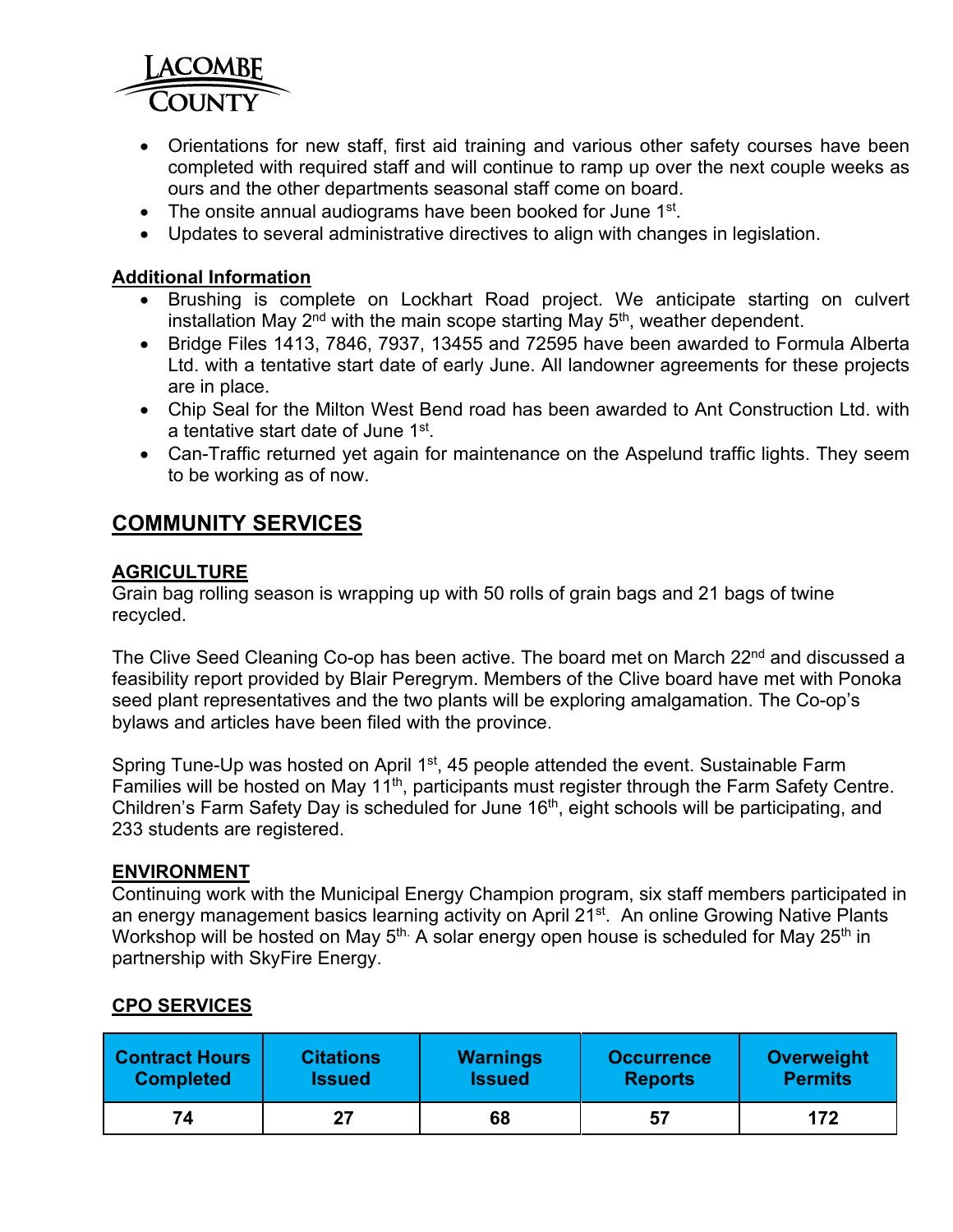

## **PEACE OFFICER HIGHLIGHTS**

On March 11, CPO Services conducted interviews and hired a new Community Peace Officer to fill the current vacancy within the department. Sam Adams starts on May  $9<sup>th</sup>$  and is in the process of moving down from Lac La Biche County.

With Spring upon us, Officers are focusing their attention on road bans, infrastructure protection, and compliance with fire permits as we enter Fire Season.

Our School Resource Officer, SRO conducted 11 presentations, four investigations, and attended two Special Events in March. One file of note involved individuals attending one of our schools selling vaping substances to students; CPO Services is providing follow-up patrols in the area to deter activity.

## **FIRE**

## **Incidents**

| ALIX                                 |                 | BENTLEY          |              | <b>BLACKFALDS</b> | CLIVE                   |              | <b>ECKVILLE</b> |               | LACOMBE          |             | TOTAL            |        |
|--------------------------------------|-----------------|------------------|--------------|-------------------|-------------------------|--------------|-----------------|---------------|------------------|-------------|------------------|--------|
| Village                              | County          | Town             | Countv       | County            | Village                 | County       | Town            | County        | City             | County      | Muni             | County |
| 6                                    | 6               |                  | 8            | 8                 | U                       |              |                 |               | 18               | 12          | 27               | 38     |
| 12                                   |                 |                  |              | 8                 |                         |              |                 |               | 30               |             | 65               |        |
| Largest Type<br>Largest Type         |                 | Largest Type     | Largest Type |                   | Largest Type            |              | Largest Type    |               | Largest Type     |             |                  |        |
| <b>EMS Assist</b>                    |                 | Vehicle Accident |              | Vehicle Accident  | Vehicle Accident        |              | Alarms Ringing  |               | Vehicle Accident |             | Vehicle Accident |        |
|                                      |                 |                  |              |                   |                         |              |                 |               |                  |             |                  |        |
| <b>Fire Permits</b><br>Current Month |                 | 130              |              |                   | <b>Fireworks Permit</b> |              | Current Month   |               |                  |             |                  |        |
| Year to Date                         |                 | 130              |              |                   |                         | Year to Date |                 |               |                  |             |                  |        |
|                                      |                 |                  |              |                   |                         |              |                 |               |                  |             |                  |        |
|                                      | Monthly Invoice |                  | 19           | New Policy        |                         |              |                 | Total Invoice |                  | \$41,873.75 |                  |        |
|                                      | Total           |                  |              | Invoices          |                         |              |                 | Amount        |                  |             |                  |        |

## **Activities**

Fire Permit Season began March 1<sup>st</sup>, dry conditions may result in a Fire Restriction or Fire Ban in April.

14 members from Alix, Bentley, Clive, and Eckville completed hazardous materials response training.

## **EMERGENCY MANAGEMENT ACTIVITIES**

In March Lacombe County completed our Emergency Management Program review with Alberta Emergency Management Agency and achieved compliance for another year.

## **UTILITIES**

## **Mirror**

A low-pressure complaint came in on 51<sup>st</sup> Street in Mirror. After staff did their inspections and troubleshooting it was determined that these "cluster of services" would have to be excavated. Corrective actions were performed to temporarily repair services.